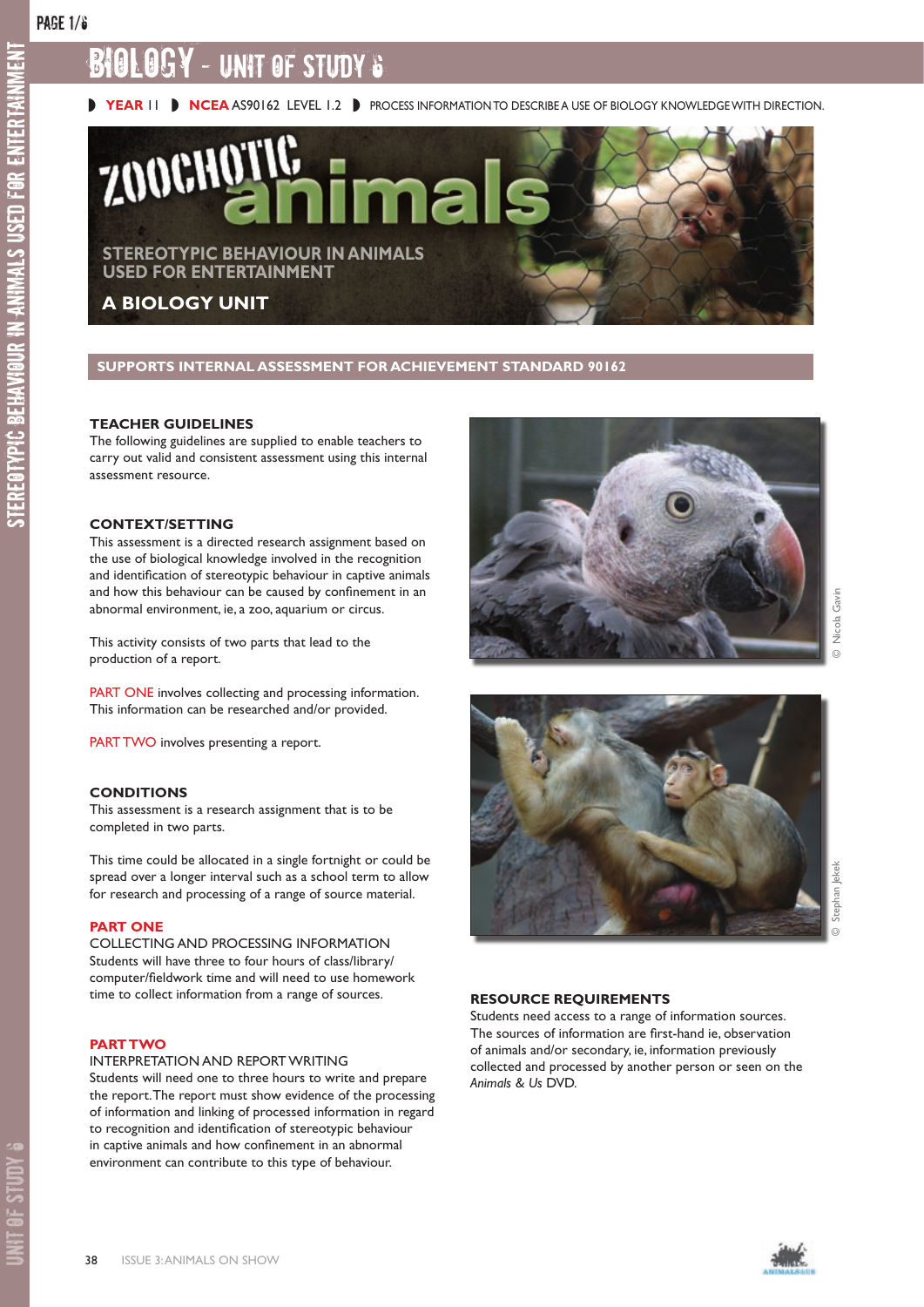stereotypic behaviour in animals used for entertainment

EOTYPIC BEHAVIOUR IN ANIMALS USED FOR ENTERTAINMENT

**STER** 



**TEACHING AND LEARNING ACTIVITIES**

### **STUDENT INSTRUCTION SHEET**

In this activity you are to research and process biological knowledge to produce a report linking biology knowledge to its use.

The assessment activity has **two** parts:

- ◗ PART ONE involves collecting and processing information.
- ◗ PART TWO involves presenting a report. The report is to follow the provided format or template.

#### **TASK**

In this activity you are to carry out research and create a report that identifies stereotypic behaviour in captive animals and how this behaviour can be caused by confinement in an abnormal environment, ie, a zoo, aquarium or circus.

#### **PART ONE**

COLLECTING AND PROCESSING INFORMATION

a) Collect relevant information from a **range of sources** (minimum of three) to allow you to discuss BOTH how abnormal environments can contribute to and cause stereotypic behaviour in captive animals AND what your information shows about how people use a range of biology knowledge **for a particular purpose,** such as making decisions regarding the ethical and behavioural (emotional and physical) appropriateness of keeping animals captive in an abnormal environment, ie, a zoo, aquarium or circus.

#### SELECTING A TOPIC

You will be writing a report that discusses stereotypic behaviour in captive animals and how this behaviour can be caused by confinement in an abnormal environment.



# **LIST OF SECONDARY RESOURCES**

#### **REPORTS**

*The Case Against Marine Mammals in Captivity.* HSUS and WSPA. 2008. (p.140)

"Cetaceans in Captivity", SAFE *Campaign Report,* July-October 1999. (p.148)

#### **NEWSPAPERS**

"The Bear Essentials for Zoos". Mark Henderson and Diana McCurdy, *The Dominion Post*, Friday October 3 2003. (p.110) "The Dolphin Dilemma" and "The 'Sick Culture' of Captivity". Jane

Phare, *Herald on Sunday.* August 13 2006. (p.138)

#### **MAGAZINES**

"The Shame of Auckland Zoo", Selwyn Manning. *Metro. 1994.* (p.91) "The Future of Zoos". Mike White. *North & South*. 2006. (p.228)

#### **ELECTRONIC TEXTS**

"RSPCA calls for phase out of zoo elephants following new scientific study".

zoo-elephants-following-new-scientific-studies-\$1254148\$366366.htm "Suffering Deep Down". The Captive Animals' Protection Society. 2004. w.captiveanimals.org/aquarium/suffering.ht $\,$ 

"Enclosure Size in Captive Wild Mammals: A Comparison Between UK Zoological Collections and the Wild". The Captive Animals' Protection Society. 2003. (p.112)

www.captiveanimals.org/zoos/enclosures.pdf *Animal Welfare (Zoos) Code of Welfare 2005.*  Biosecurity New Zealand. (p.112) *Animal Welfare (Zoos) Code of Welfare 2005: Report.*  Biosecurity New Zealand. (p.112)

#### **DVD TEXTS ON** *ANIMALS ON SHOW* **DVD**

*Circus Suffering.* The Captive Animals' Protection Society. 2002. *Sad Eyes and Empty Lives: The Reality of Zoos.* The Captive Animals' Protection Society. 1999.

*No Place Like Home.* The Captive Animals' Protection Society. 2009. *Lolita: Slave to Entertainment.* Rattle the Cage Productions. 2003.

# **ADDITIONAL INFORMATION**

- Possible research topics could include:
- ◗ Abnormal maternal behaviour in primates.
- Pacing in big cats and bears.
- ◗ Feeding disorders (playing with food, regurgitating and reingesting).
- **b** Hyperaggression in primates and big cats.
- **D** Overgrooming and mutilation in primates.
- ◗ Rocking and swaying in elephants and great apes.
- ◗ Neck twisting and tongue rolling in giraffes.
- ◗ Chewing and bar biting in bears, giraffes and horses.
- ◗ Circling and surface breaking in fish, sharks and sting rays.

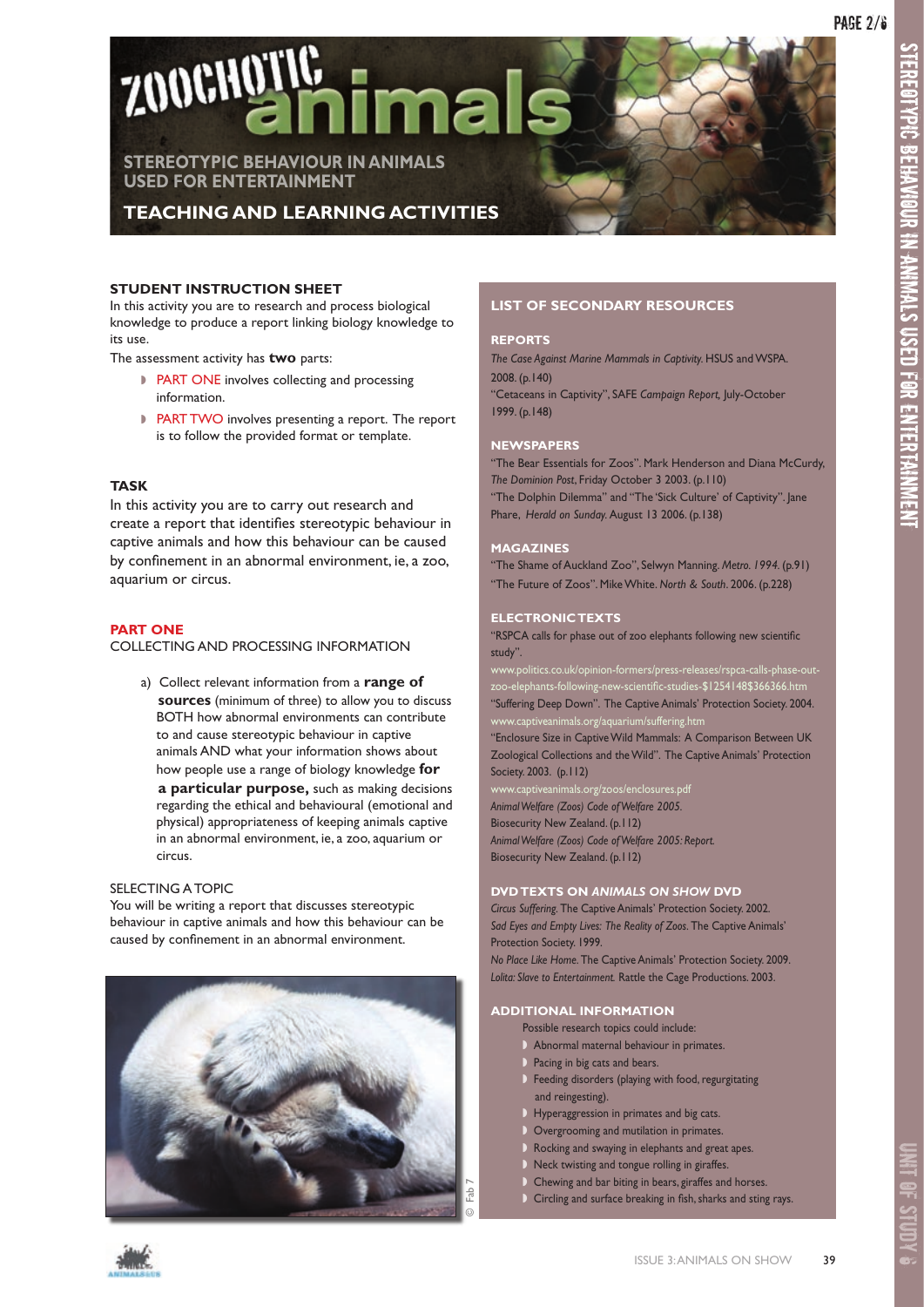

Use the table below to develop your specific research topic.

Select an animal, stereotypic behaviour and abnormal environment that are related.

**At this stage, speak with your teacher to check that your specific research topic is appropriate.**

This must be completed by:

- b) Process this information. Processing usually includes:
	- ◗ collating the information and selecting the bits that relate to your research topic or question, the how and why of your topic.
	- ◗ presenting evidence of your processing of information, such as listing, sorting, collating, highlighting or summarising.
	- ◗ thinking about the selected information to identify the important biology knowledge and how it is used by people for a particular purpose.
	- ◗ selecting relevant and useful illustrations, diagrams and graphs, if appropriate.

DATE:

# **TABLE:** STEREOTYPIC BEHAVIOUR IN CAPTIVE ANIMALS

| <b>CAPTIVE ANIMAL</b>                      | <b>STEREOTYPIC BEHAVIOUR</b>     | <b>CAPTIVE ENVIRONMENT</b> |
|--------------------------------------------|----------------------------------|----------------------------|
| Primates                                   | ABNORMAL MATERNAL BEHAVIOUR      | ZOO                        |
| Elephants and great apes                   | ROCKING AND SWAYING              | ZOO, CIRCUS                |
| Marine mammals, fish and sharks            | <b>CIRCLING</b>                  | <b>AQUARIUM</b>            |
| Big cats, bears                            | <b>PACING</b>                    | ZOO                        |
| Marine mammals, fish, sharks and sting ray | <b>SURFACE BREAKING</b>          | <b>AQUARIUM</b>            |
| Primates, parrots                          | OVERGROOMING AND MUTILATION      | ZOO                        |
| Giraffes                                   | NECK TWISTING AND TONGUE ROLLING | <b>ZOO</b>                 |
| Bears, giraffes and horses                 | CHEWING AND BAR BITING           | <b>ZOO</b>                 |
| <b>Primates</b>                            | <b>FEEDING DISORDER</b>          | ZOO                        |
| Primates and big cats                      | <b>HYPERAGGRESSION</b>           | ZOO, CIRCUS                |
|                                            |                                  |                            |

For example your specific research topic could be: *To find and document examples of hyperaggression in captive primates. To explain how and why confinement in an abnormal environment at \_\_\_\_\_ Zoo causes this behaviour to occur.* 

Write your specific research topic in the space below:

UNIT OF STUDY 6

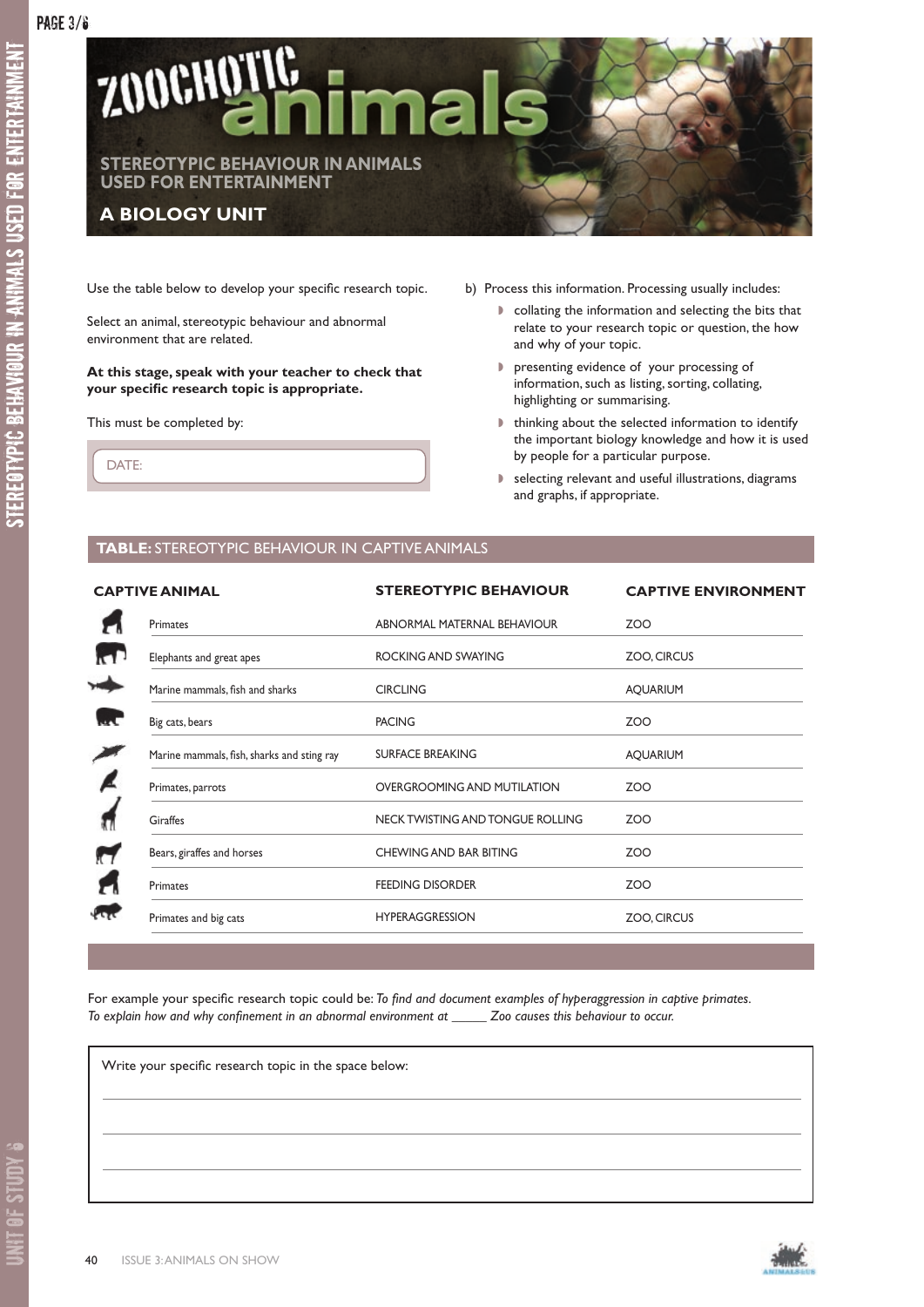

# **STUDENT INSTRUCTION SHEET CONT . .**

**PART TWO** PRESENTING A REPORT

Produce a report that gives information on the topic or clearly answers the research question. **Use your own words**, and combine information from a range of sources (this means at least three different sources) into one report. If you include direct quotations this can be clearly indicated by the use of quotations marks and a reference. For example: "At Auckland Zoo the polar bear's insanity is infamous". (*Manning*, 1994).

The report could be in one or more of the following formats:

- ◗ written report (including illustrations, diagrams and graphs, if appropriate).
- ◗ model presentation.
- ◗ oral presentation.
- ◗ project booklet.

The following formats can also be used. However you will find it harder to complete a discussion as these formats limit discussion:

- ◗ multi-media.
- ◗ PowerPoint.
- ◗ poster presentation (should include supporting discussion).

The report should be (or equivalent to, if not a written report) between two to four A4 pages in length, including any illustrations, diagrams and graphs.

Your report must:

- a) State the research topic or question.
- b) Discuss **in your own words** how abnormal environments can contribute to and cause stereotypic behaviours in captive animals.
- c) Discuss, in your own words, what your information shows about how people use a range of biological knowledge **for a particular purpose**. For example, discuss how people use a range of biological knowledge to make decisions regarding the ethical and behavioural (emotional and physical) appropriateness of keeping animals captive in an abnormal environment, ie, a zoo, aquarium or circus.





- d) Include **evidence** of the way you processed your information, such as listing, sorting, collating, highlighting or summarising. This should be attached to the end of the report or handed in with the report.
- e) Include a list of at least three references or sources you used, including information given to you by your teacher, eg, URL addresses from the internet or references to articles or books. The sources should be written in such a way that another person can use them to find the same information.

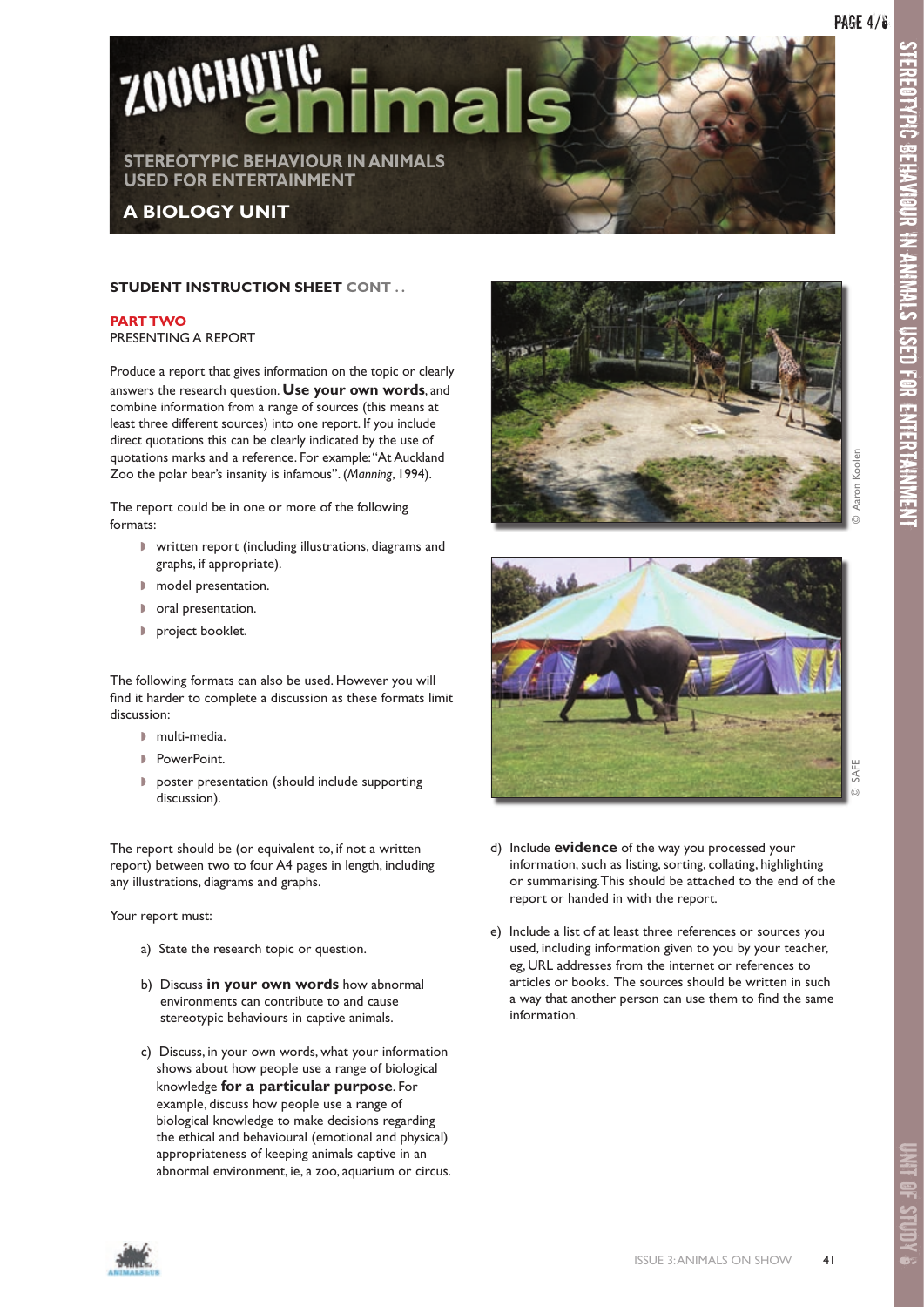

SAMPLE REPORT TEMPLATE **STUDENT INSTRUCTIONS SHEET** CONT

# REPORT ON ZOOCHOTIC (STEREOTYPIC) ANIMALS

NAME:

TYPE OF ANIMAL: TYPE OF ENCLOSURE:

What is the stereotypic behaviour studied?

What examples of stereotypic behaviour have been found in this animal?

How has confinement in an abnormal environment caused the stereotypic behaviour?

How does the stereotypic behaviour affect the animal's mental and emotional functions?

How does the stereotypic behaviour affect the animal's ability to function physically?

 Discuss how people make decisions regarding the ethical and behavioural (emotional and physical) appropriateness of keeping animals captive in an abnormal environment.